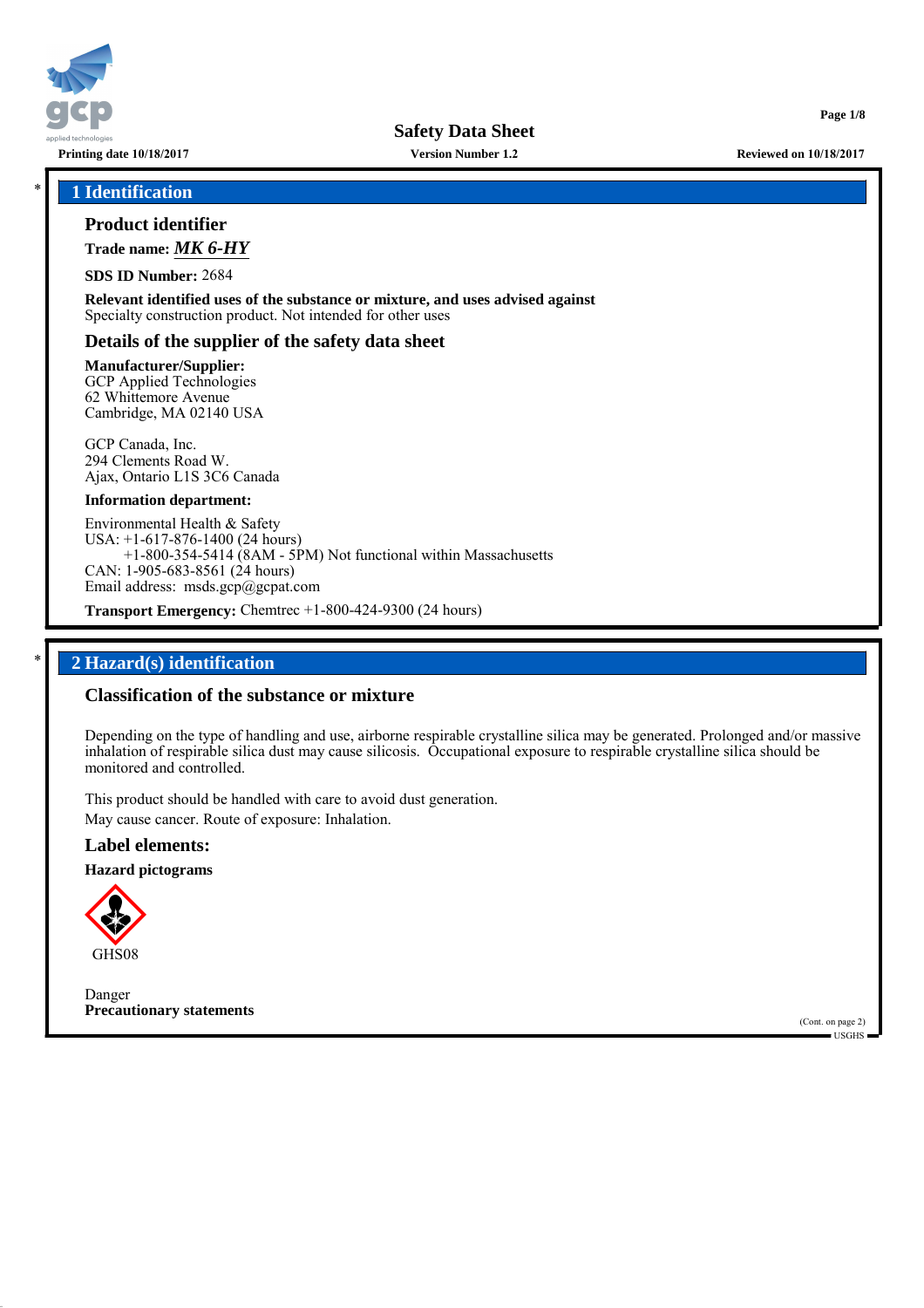**Version Number 1.2**

# **Trade name:** *MK 6-HY*

Do not handle until all safety precautions have been read and understood. Avoid breathing dust. Wash thoroughly after handling. In case of inadequate ventilation wear respiratory protection. Dispose of contents container in accordance with all applicable regulations.

Wash contaminated clothing before reuse. If inhaled, get medical advice/attention if you feel unwell.

May cause skin and eye irritation. Use personal protection equipment as required.

### FOR PROFESSIONAL USE ONLY **NFPA ratings (scale 0 - 4)**

0  $\overline{0}$  $Health = 1$ Fire  $= 0$ Reactivity  $= 0$ 

# **HMIS-ratings (scale 0 - 4)**

**HEALTH**  FIRE **REACTIVITY** 0 \*1  $\boxed{0}$  $Health = *1$  $Flammability = 0$ Reactivity  $= 0$ 

# **Other hazards**

1

### **Results of PBT and vPvB assessment**

**PBT:** Not applicable. **vPvB:** Not applicable.

# \* **3 Composition/information on ingredients**

# **Chemical characterization: Mixture**

**Description:** Mixture of the hazardous substance(s) listed below with additional nonhazardous ingredients.

| <b>Hazardous components:</b> |                                    |                |
|------------------------------|------------------------------------|----------------|
|                              | 7778-18-9 Calcium sulfate, natural | 50-90%         |
|                              | 14808-60-7 Quartz (SiO2)           | $\leq 2.0\%$   |
|                              | 1317-65-3 Calcium carbonate        | $1.0 - 10.0\%$ |
|                              |                                    |                |

# \* **4 First-aid measures**

# **Description of first aid measures**

**General information:** Get medical advice/attention if you feel unwell.

**After inhalation:** If breathing has stopped, give artificial respiration then oxygen if needed.

#### **After skin contact:**

Immediately wash contaminated skin with soap or mild detergent and water. If this chemical soaks clothing, immediately remove clothing and wash skin.

If skin irritation occurs, consult a doctor.

### **After eye contact:**

Rinse cautiously with water for several minutes. If eye irritation occurs, consult a doctor.

# **After swallowing:**

Rinse mouth.

Do NOT induce vomiting.

### **Information for doctor:**

**Most important symptoms and effects, both acute and delayed** No further relevant information available.

(Cont. from page 1)

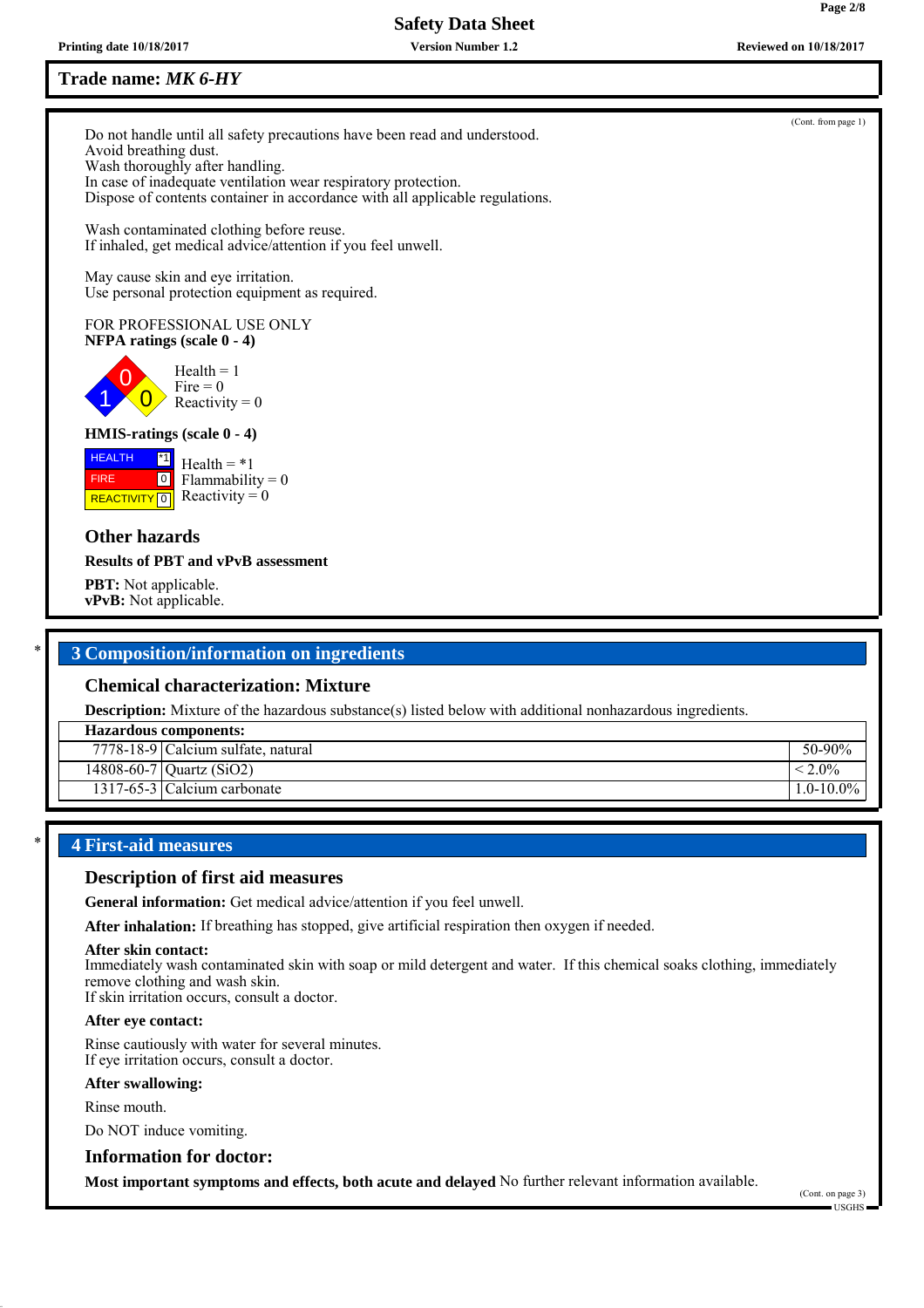**Version Number 1.2**

**Trade name:** *MK 6-HY*

(Cont. from page 2)

**Page 3/8**

**Indication of any immediate medical attention and special treatment needed** No further relevant information available.

# \* **5 Fire-fighting measures**

**Special hazards arising from the substance or mixture** No further relevant information available.

**Additional information** No further relevant information available.

# \* **6 Accidental release measures**

### **Personal precautions, protective equipment and emergency procedures**

Wear protective equipment. Keep unprotected persons away. Avoid formation of dust.

#### **Methods and material for containment and cleaning up:**

Sweep up spilled product into receptacles. Avoid formation of dust. Vacuuming or wet sweeping may be used to avoid dust dispersal.

Dispose contaminated material as waste according to section 13 of the SDS.

#### **Reference to other sections**

See Section 7 for information on safe handling.

See Section 8 for information on personal protection equipment.

See Section 13 for disposal information.

### \* **7 Handling and storage**

#### **Handling:**

### **Precautions for safe handling**

Do not breathe dust.

Fit dust covers to mixers.

Prior to welding or cutting, Monokote must be removed from steel surfaces likely to be exposed to excessive heating.

Avoid contact with skin.

Avoid contact with eyes.

### **Conditions for safe storage, including any incompatibilities**

**Storage:**

**Further information about storage conditions:** Store in cool, dry conditions in well sealed original receptacles.

**Specific end use(s)** No further relevant information available.

# \* **8 Exposure controls/personal protection**

# **Additional information about design of technical systems:** No further data; see item 7.

### **Control parameters**

| Components with limit values that require monitoring at the workplace: |                                                                                                                                                     |
|------------------------------------------------------------------------|-----------------------------------------------------------------------------------------------------------------------------------------------------|
|                                                                        | 1317-65-3 Calcium carbonate                                                                                                                         |
|                                                                        | TWA (USA) Short-term value: $10 \text{ mg/m}^3$ , mg/m3 ppm<br>Long-term value: $10 \text{ mg/m}^3$ , mg/m3 ppm<br>(Particulate matter no asbestos) |
|                                                                        | 14808-60-7 Quartz (SiO2)                                                                                                                            |
| PEL (USA)                                                              | see Quartz listing                                                                                                                                  |
|                                                                        | (Cont. on page 4)                                                                                                                                   |

USGHS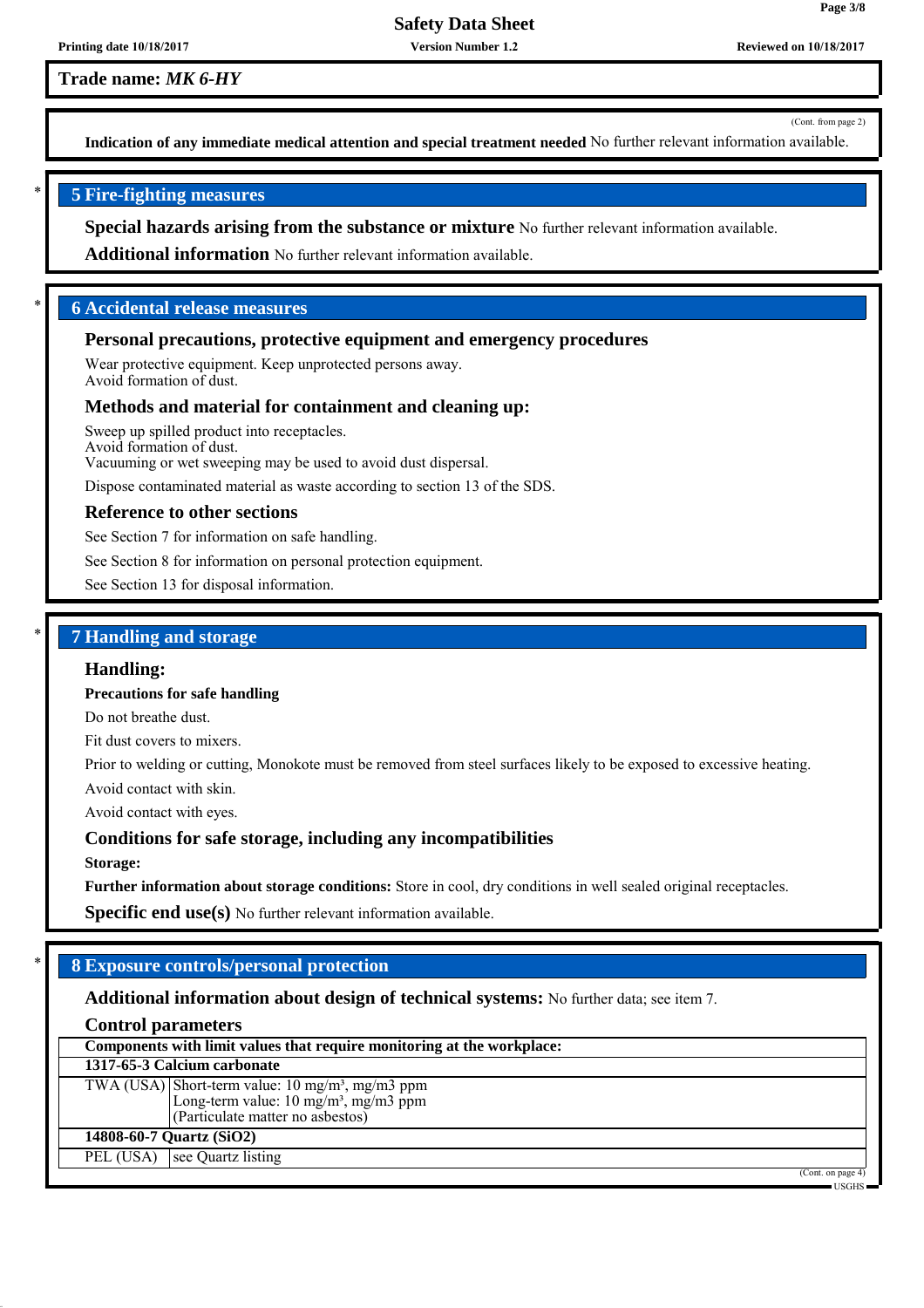# **Trade name:** *MK 6-HY*

| (Cont. from page 3)                                   |
|-------------------------------------------------------|
| REL (USA) Long-term value: $0.05*$ mg/m <sup>3</sup>  |
| *respirable dust; See Pocket Guide App. A             |
| TLV (USA) Long-term value: $0.025*$ mg/m <sup>3</sup> |
| $\ast$ as respirable fraction                         |

**Additional Occupational Exposure Limit Values for possible hazards during processing:**

In addition to the exposure limits referenced above, the following non-specific limits for dust apply to this product; OSHA, 15 mg/m3-TWA for Total Dust and 5 mg/m3-TWA as Respirable Dust, ACGIH, 10 mg/m3-TWA as Total Dust and 3 mg/ m3-TWA as Respirable Dust.

### **Additional information:**

The lists that were valid during the creation were used as basis. Canadian employers must consult the exposure limits in their province. **Work/Hygienic Practices:** The usual precautionary measures for handling chemicals should be followed.

### **Exposure controls**

Minimize airborne dust generation. Use process enclosures, local exhaust ventilation or other engineering controls to keep airborne levels below specified exposure limits. If user operations generate dust, or mist, use ventilation to keep exposure to airborne particles below the exposure limit. Apply organizational measures, eg. by isolating personnel from dusty areas. Remove and wash soiled clothing.

### **Personal protective equipment:**

**General protective and hygienic measures:**

Store protective clothing separately.

The usual precautionary measures for handling chemicals should be followed.

### **Breathing equipment:**

Control exposure to ingredients with workplace control parameters if mentioned above. If no ingredients are listed, respiratory protection is generally not required.

If exposure limits are listed and may be exceeded, use approved respiratory protective equipment and filter type appropriate for the listed ingredients. (NIOSH, CEN, etc.).

**Protection of hands:** Gloves should be worn to prevent skin contact and should be impermeable and resistant to the product.

**Material of gloves** Gloves should be worn to prevent skin contact and should be impermeable and resistant to the product.

### **Eye protection:**



Safety glasses with side shield protection.

Safety glasses with side shields should be worn to prevent contact due to splashing. Under high vapor mist concentrations, tightly sealed goggles should be worn.

### **Body protection:**

Use personal protective equipment as required.

Take off contaminated clothing.

# \* **9 Physical and chemical properties**

|                                                                                                          | Information on basic physical and chemical properties |  |  |  |
|----------------------------------------------------------------------------------------------------------|-------------------------------------------------------|--|--|--|
| <b>General Information</b><br>Appearance:<br>Form:<br>Color:<br>Odor:<br>Odor threshold:                 | Powder<br>Grey<br>Earthy<br>Not determined.           |  |  |  |
| $pH-value$ (~):                                                                                          | Not applicable.                                       |  |  |  |
| <b>Change in condition</b><br><b>Melting point/Melting range:</b><br><b>Boiling point/Boiling range:</b> | Undetermined.<br>Undetermined.                        |  |  |  |
|                                                                                                          |                                                       |  |  |  |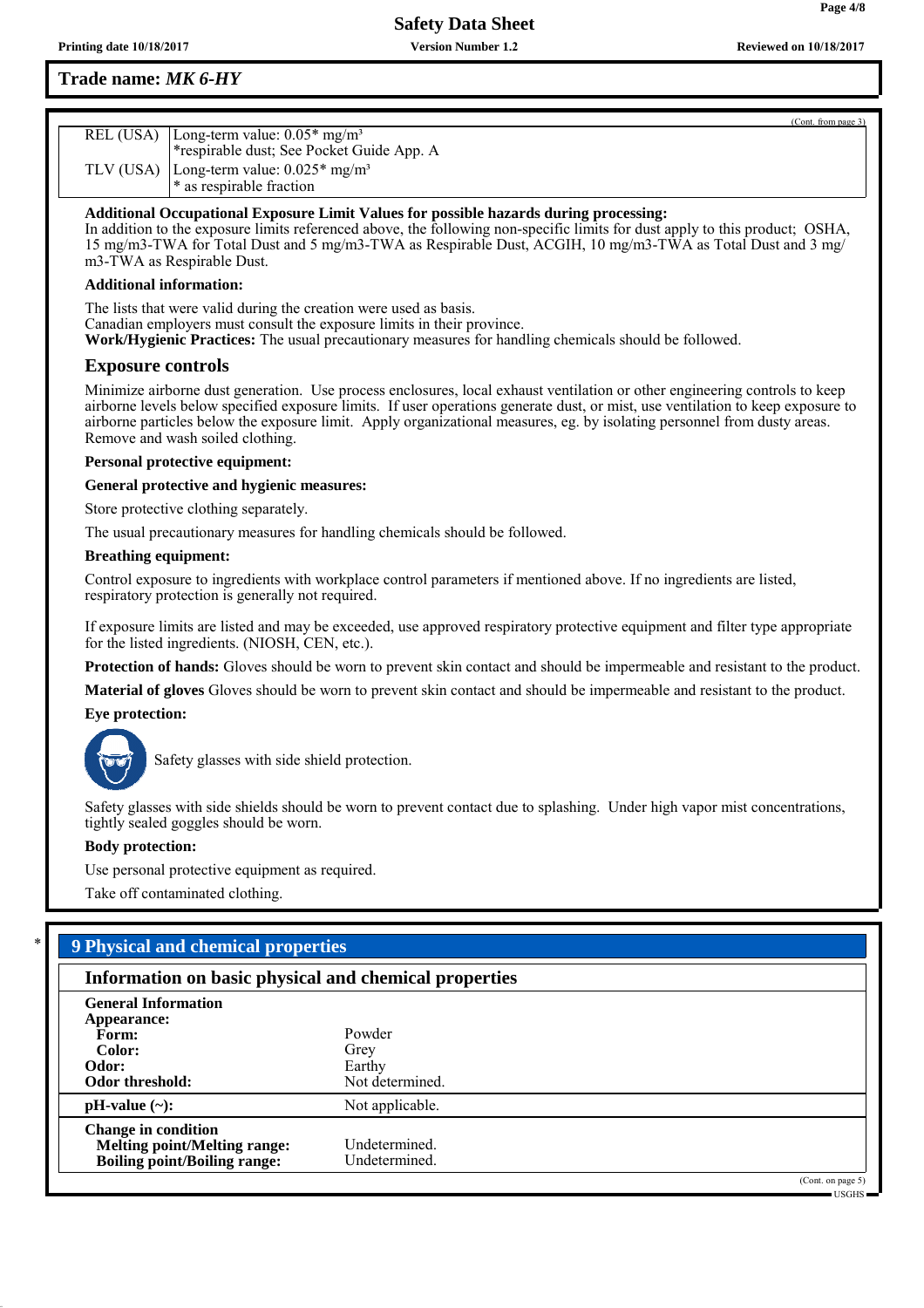**Version Number 1.2**

|                                                                                                                    |                                                                                                  | (Cont. from page 4) |
|--------------------------------------------------------------------------------------------------------------------|--------------------------------------------------------------------------------------------------|---------------------|
| <b>Flash point:</b>                                                                                                | Not applicable.                                                                                  |                     |
| <b>Flammability (solid, gaseous):</b>                                                                              | Not determined.                                                                                  |                     |
| <b>Decomposition temperature:</b><br>Auto igniting:<br>Danger of explosion:                                        | Not determined.<br>Product is not selfigniting.<br>Product does not present an explosion hazard. |                     |
| <b>Explosion limits:</b><br>Lower:<br><b>Upper:</b><br><b>VOC Content (max):</b>                                   | Not determined<br>Not determined.<br>Not determined.                                             |                     |
| Vapor pressure:<br>Density: $(\sim)$<br><b>Relative density</b><br><b>Vapor density</b><br><b>Evaporation rate</b> | Not applicable.<br>Not determined.<br>Not determined.<br>Not applicable.<br>Not applicable.      |                     |
| Solubility in / Miscibility with<br>Water:                                                                         | Not miscible or difficult to mix.                                                                |                     |
| Partition coefficient (n-octanol/water): Not determined.                                                           |                                                                                                  |                     |
| Viscosity:<br>Dynamic:<br>Kinematic:<br>Molecular weight                                                           | Not applicable.<br>Not applicable.<br>Not applicable.                                            |                     |
| <b>Other information</b>                                                                                           | No further relevant information available.                                                       |                     |

# **10 Stability and reactivity**

**Reactivity** Stable under normal conditions.

**Chemical stability**

**Thermal decomposition:** No decomposition if used according to specifications.

**Possibility of hazardous reactions** No further relevant information available.

**Conditions to avoid** No further relevant information available.

**Incompatible materials:** No further relevant information available.

**Hazardous decomposition products:**

Carbon monoxide and carbon dioxide

Cutting or welding may generate Sulfur dioxide.

**Additional information:** See section 7 for information on handling, storage and conditions to be avoided.

# \* **11 Toxicological information**

### **Information on toxicological effects**

**Acute toxicity:**

**LD/LC50 values relevant for classification:**

**1317-65-3 Calcium carbonate** Oral LD50  $\left| \right.$  6450 mg/kg (rat) LC50, 96h 10.000 mg/l (fish)

#### **Primary irritant effect:**

**on the skin:** No irritating effect expected

**on the eye:** No irritating effect expected

**inhalation:** No irritating effect expected

**Additional toxicological information:** Prolonged exposure may cause risk of lung disease (i.e. silicosis and/or lung cancer).

**Page 5/8**

**Printing date 10/18/2017 Reviewed on 10/18/2017**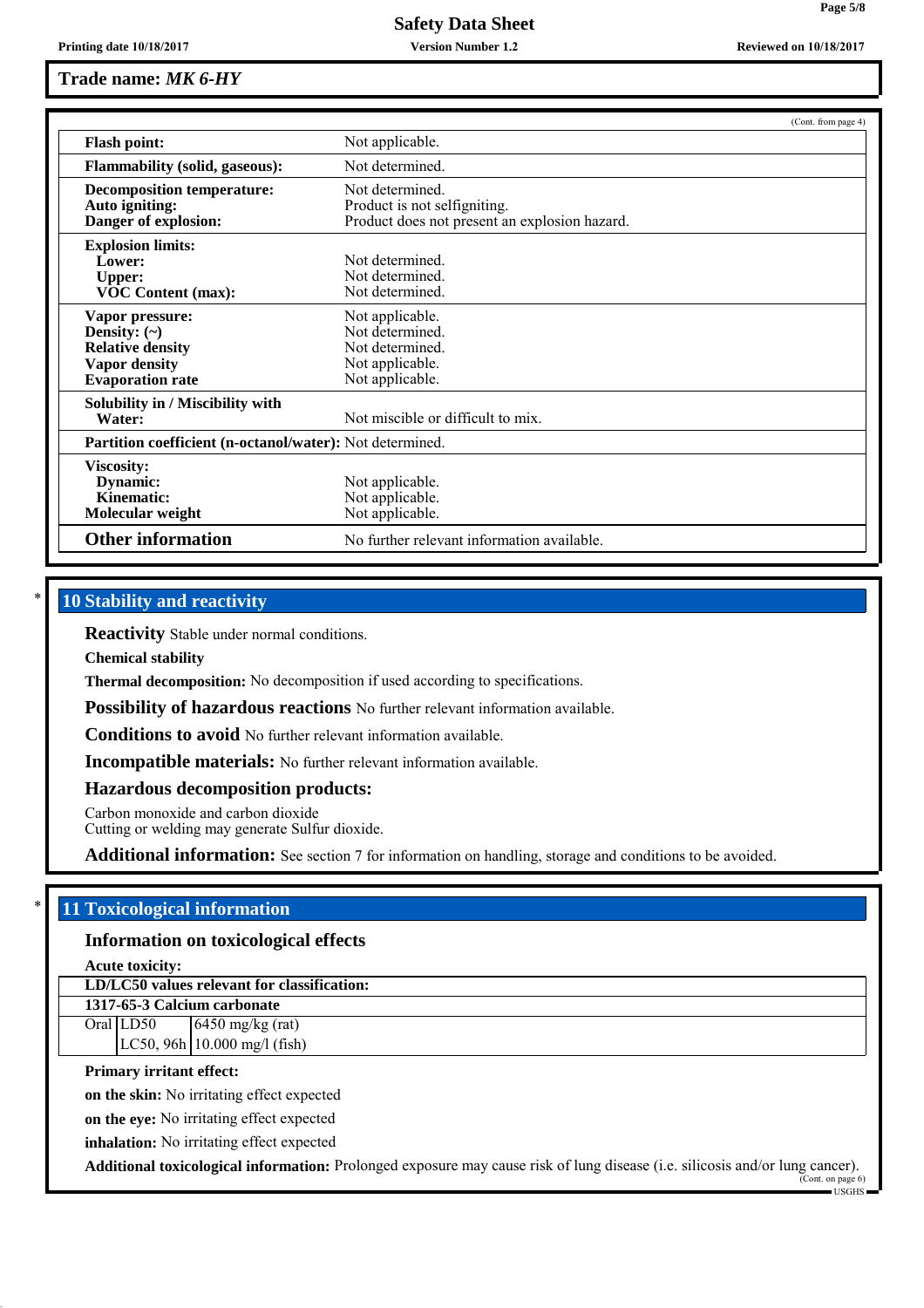**Version Number 1.2**

**Trade name:** *MK 6-HY*

(Cont. from page 5)

**Page 6/8**

| Carcinogenic categories                                                                                                                                                  |   |
|--------------------------------------------------------------------------------------------------------------------------------------------------------------------------|---|
| <b>IARC (International Agency for Research on Cancer) Human Carcinogenicity:</b><br>Group 1- Positive, Group 2A- Probable, Group 2B- Possible, Group 3- Not Classifiable |   |
| 14808-60-7 Quartz (SiO2)                                                                                                                                                 |   |
| 9003-53-6 Expanded Polystyrene                                                                                                                                           |   |
| <b>NTP (National Toxicology Program)</b><br>K-Known to be carcinogenic, R-May reasonably be anticipated to be carcinogenic                                               |   |
| 14808-60-7 Quartz (SiO2)                                                                                                                                                 | K |
| <b>OSHA-Ca (Occupational Safety &amp; Health Administration)</b>                                                                                                         |   |
| None of the ingredients is listed.                                                                                                                                       |   |

# **12 Ecological information**

### **Toxicity**

**Aquatic toxicity:**

**1317-65-3 Calcium carbonate**

EC50, 48h 1.000 mg/l (daphnia magna)

EC50, 72h 10.000 mg/l (algae)

**Persistence and degradability** No further relevant information available.

### **Behavior in environmental systems:**

**Bioaccumulative potential** No further relevant information available.

**Mobility in soil** No further relevant information available.

### **Additional ecological information:**

**General notes:** Not known to be hazardous to water.

# **Results of PBT and vPvB assessment**

**PBT:** Not applicable. **vPvB:** Not applicable.

**Other adverse effects** No further relevant information available.

# **13 Disposal considerations**

**Waste treatment methods** Comply with Federal, State and local regulations.

**Recommendation:**



Must not be disposed of together with household garbage. Do not allow product to reach sewage system.

# **Uncleaned packagings:**

**Recommendation:** Disposal must be made according to official regulations.

# **14 Transport information**

**UN-Number**

**DOT, IMDG, IATA** Not applicable. **UN proper shipping name DOT, IMDG, IATA** Not applicable.

> (Cont. on page 7) USGHS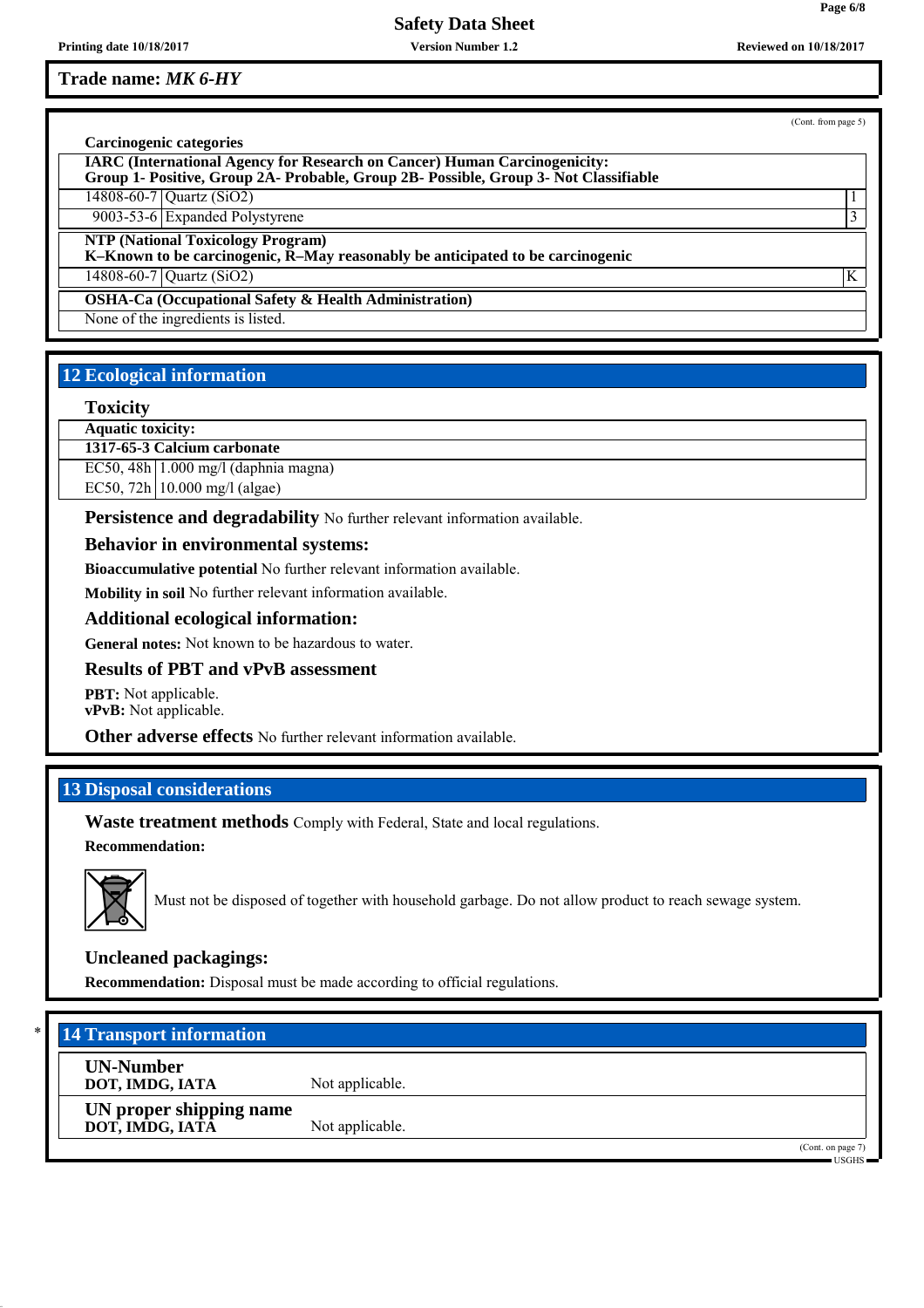**Version Number 1.2**

**Trade name:** *MK 6-HY*

|                                                            | (Cont. from page 6)                                                                          |
|------------------------------------------------------------|----------------------------------------------------------------------------------------------|
| <b>Transport hazard class(es)</b>                          |                                                                                              |
| DOT, IMDG, IATA                                            |                                                                                              |
| <b>Class</b>                                               | Not applicable.                                                                              |
| <b>Packing group</b>                                       |                                                                                              |
| DOT, IMDG, IATA                                            | Not applicable.                                                                              |
| <b>Environmental hazards:</b>                              |                                                                                              |
| <b>Marine pollutant:</b>                                   | N <sub>0</sub>                                                                               |
| <b>Special precautions for user Not applicable.</b>        |                                                                                              |
| <b>Transport/Additional information:</b>                   |                                                                                              |
| <b>DOT</b>                                                 |                                                                                              |
| <b>Remarks:</b>                                            | Not Regulated.                                                                               |
| Note:                                                      | Not Regulated for Canada TDG.                                                                |
| <b>UN</b> "Model Regulation":                              | Not applicable.                                                                              |
|                                                            |                                                                                              |
| <b>15 Regulatory information</b>                           |                                                                                              |
|                                                            |                                                                                              |
| <b>SARA (Superfund Amendments and Reauthorization Act)</b> |                                                                                              |
| Section 302/304 (extremely hazardous substances):          |                                                                                              |
| None of the ingredients is listed.                         |                                                                                              |
|                                                            | Section 313 Reportable Ingredients (Chemicals present below reporting threshold are exempt): |
| None of the ingredients is listed.                         |                                                                                              |
| <b>SARA Section 312/Tier I &amp; II Hazard Categories:</b> |                                                                                              |
| Health Delayed (chronic)                                   | Yes                                                                                          |
| Health Immediate (acute)                                   | Yes                                                                                          |
|                                                            |                                                                                              |
| Flammable                                                  | No                                                                                           |

Pressure No

**North America Chemical Inventory Status**

**TSCA (Toxic Substances Control Act - United States):**

All ingredients are listed or exempt from listing unless otherwise noted below.

# **CEPA (Canadian DSL):**

All ingredients are listed or exempt from listing unless otherwise noted below.

# **Right to Know Ingredient Disclosure:**

65996-61-4 Cellulosic Fiber 9003-53-6 Expanded Polystyrene

# **California Proposition 65**

**Chemicals known to cause cancer:** Quartz (SiO2)

**Chemicals known to cause reproductive toxicity for females:**

None of the ingredients is listed.

**Chemicals known to cause reproductive toxicity for males:**

None of the ingredients is listed.

**Chemicals known to cause developmental toxicity:**

None of the ingredients is listed.

**Carcinogenicity Categories**

**EPA (Environmental Protection Agency)**

None of the ingredients is listed.

**TLV-ACGIH (THE American Conference of Governmental Industrial Hygienists) Human Carcinogen - A1 Confirmed, A2 Suspected, A3 Unknown Relevance, A4 Not Classifiable**

 $Quartz(Si<sub>0</sub>2)$  A2

**NIOSH-Cancer (National Institute for Occupational Safety and Health)**

14808-60-7 Quartz (SiO2)

(Cont. on page 8)

**Page 7/8**